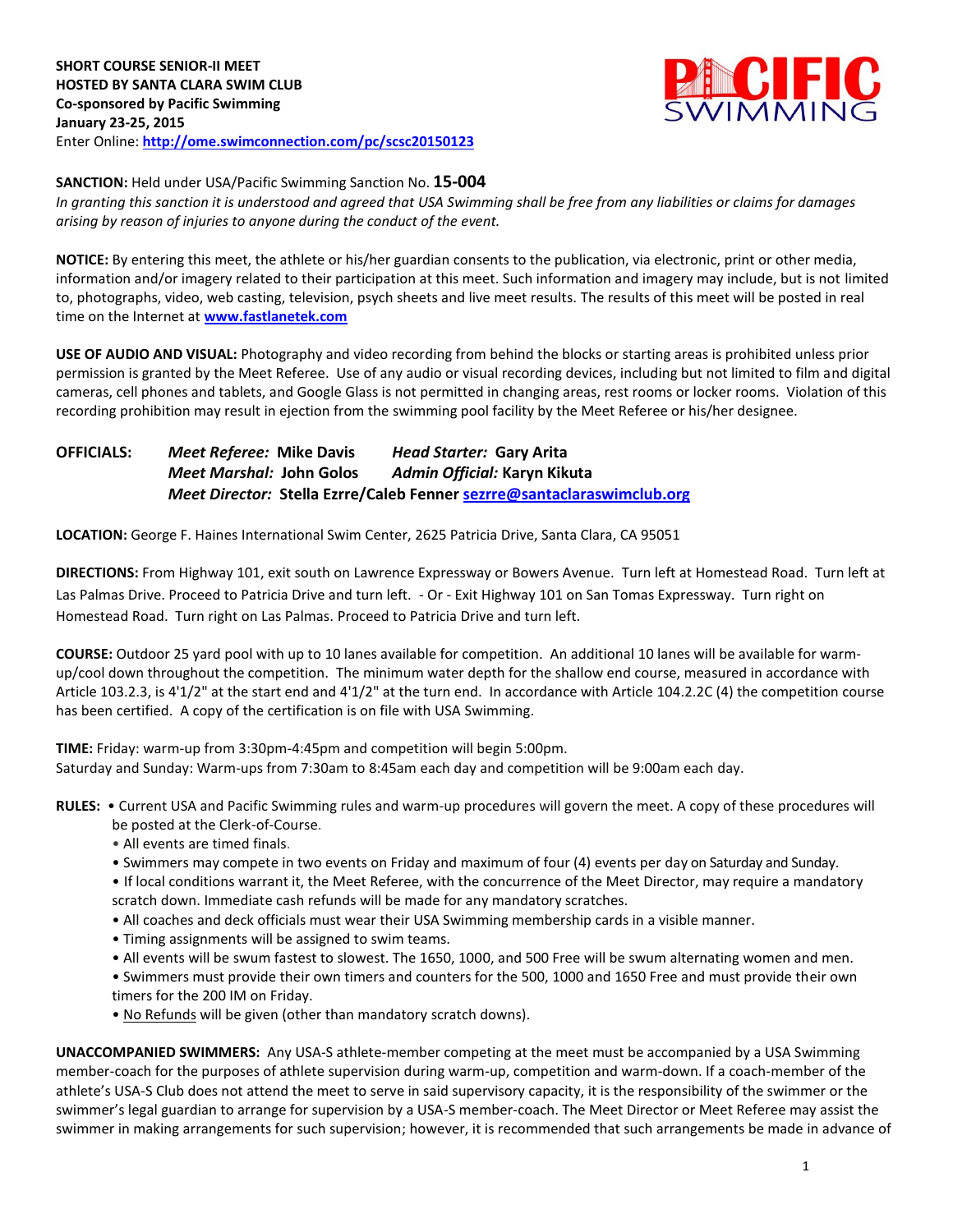the meet by the athlete's USA-S Club Member-Coach.

**RACING STARTS:** Swimmers must be certified by a USA-S member-coach as being proficient in performing a racing start, or must start the race in the water. It is the responsibility of the swimmer or the swimmer's legal guardian to ensure compliance with this requirement.

**RESTRICTIONS:** • Smoking and the use of other tobacco products is prohibited on the pool deck, in the locker rooms, in spectator

seating, on standing areas and in all areas used by swimmers, during the meet and during warm-up periods.

- Sale and use of alcoholic beverages is prohibited in all areas of the meet venue.
- No glass containers are allowed in the meet venue.
- No Oversize RV or Camper Parking in the parking lots. Vehicles may only occupy one car space.
- Only swimmers, coaches, officials, and volunteers will be allowed on the pool deck.
- No use of propane or electric heaters of any kind in all areas of the meet venues is allowed.
- No canopies or camps set up in the park or inside or outside of the pool are allowed per city ordinance.
- Changing into or out of swimsuits other than in locker rooms or other designated areas is prohibited.

• Destructive devices, to include but not limited to, explosive devices and equipment, firearms (open or concealed), blades, knives, mace, stun guns and blunt objects are strictly prohibited in the swimming facility and its surrounding areas. If observed, the Meet Referee or his/her designee may ask that these devices be stored safely away from the public or removed from the facility. Noncompliance may result in the reporting to law enforcement authorities and ejection from the facility. Law enforcement officers (LEO) are exempt per applicable laws.

**ELIGIBILITY:** • Swimmers must be current members of USA-S and enter their name and registration number on the meet entry card as they are shown on their Registration Card. If this is not done, it may be difficult to match the swimmer with the registration and times database. The meet host will check all swimmer registrations against the SWIMS database and if not found to be registered, the Meet Director shall accept the registration at the meet (a \$10 surcharge will be added to the regular registration fee). Duplicate registrations will be refunded by mail.

• Swimmers must meet the SR-II time standards as outlined by Pacific Swimming time verification procedures. No refunds will be given if a time cannot be proven.

- Swimmers under the age of 12 years are not eligible to compete.
- Swimmers may enter up to two (2) bonus events. Swimmers must meet the minimum SR-Open time standard for bonus events.
- 12 year old swimmers may not enter bonus events.
- Disabled swimmers are welcome to attend this meet and should contact the Meet Director or Meet Referee regarding special accommodations.
- No time conversions will be accepted.
- Entries with "NO TIME" will be rejected.

**SEEDING:** Event seeding will be in the following order: SCY conforming short course yards, non-conforming long course meters, and non-conforming short course meters. USA Swimming rules 207.11.7B. **See Rules for distance events seeding**.

**CHECK-IN:** The meet will be deck seeded. Swimmers must check-in at the Clerk-of-Course. Close of check‐in for all events shall be no more than 60 minutes before the estimated time of the start of the first heat of the event. No event shall be closed more than 30 minutes before the scheduled start of the session. Swimmers who do not check-in will not be allowed to compete in the event.

**SCRATCH RULE:** Swimmers entered in a timed final individual event that is seeded on the deck that have checked in for that event, must swim in the event unless they notify the clerk of the course before seeding for that event has begun that they wish to scratch. Failure to swim an event will result in being barred from their next individual event in which the swimmer is entered on that day or the next meet day, whichever if first.

**ENTRY FEES:** \$6.50 per individual event plus an \$8.00 per swimmer participation fee. Entries will be rejected if payment is not sent at time of request.

**ONLINE ENTRIES:** To enter online go to **<http://ome.swimconnection.com/pc/scsc20150123>** to receive an immediate entry confirmation this method requires payment by credit card. Swim Connection LLC charges a processing fee for this service, equal to \$1 per swimmer plus 5% of the total Entry Fees. Please note that the processing fee is a separate fee from the Entry Fees. If you do not wish to pay the processing fee, enter the meet using a mail entry. **Entering online is a convenience, is completely voluntary, and is in no way required or expected of a swimmer by Pacific Swimming.** Online entries will be accepted through Wednesday, January 14, 2015.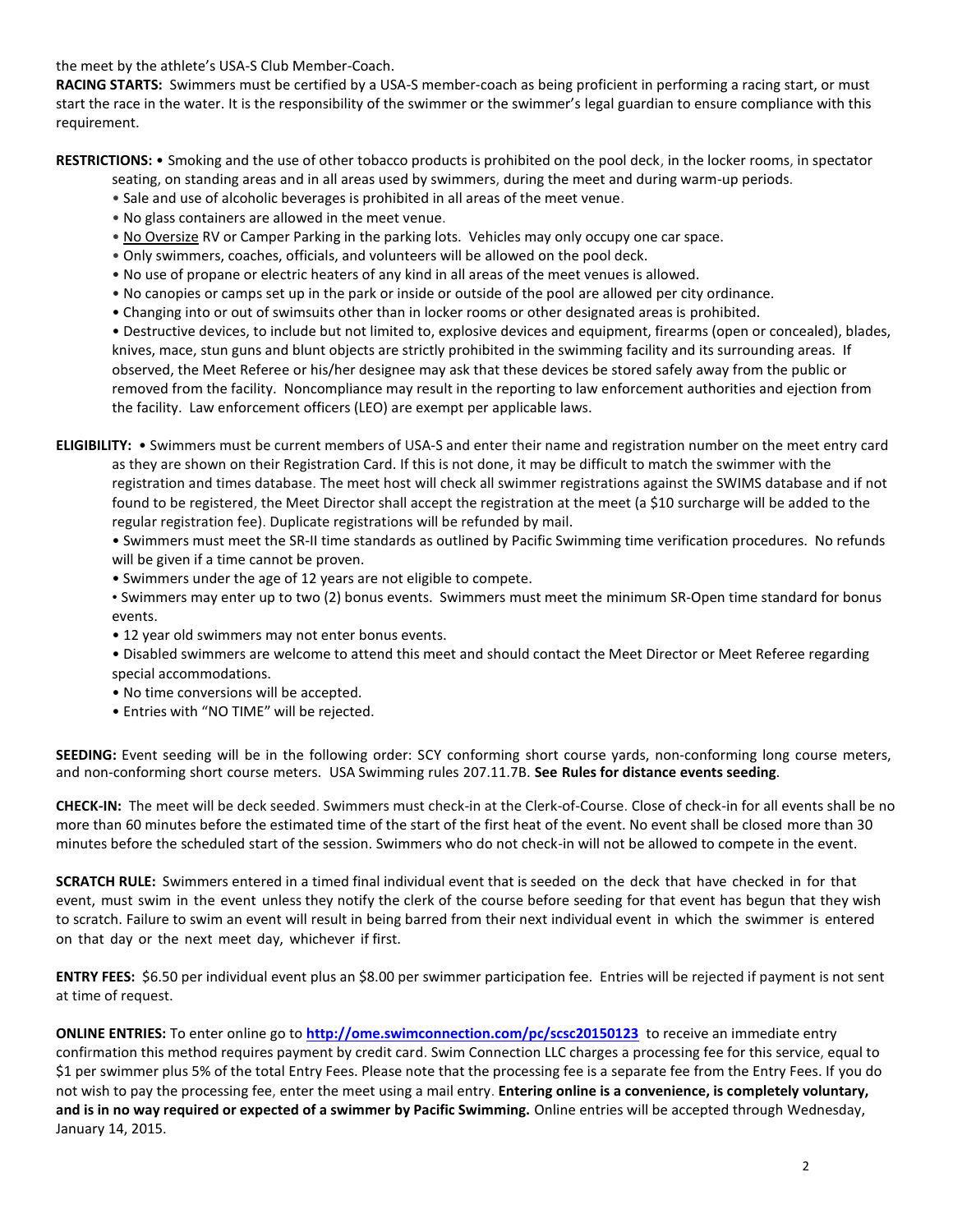**MAILED OR HAND DELIVERED ENTRIES:** Entries must be on the attached consolidated entry form. Forms must be filled out completely and printed clearly with swimmers best time. Entries must be entered using the current Pacific Swimming procedure: and postmarked by midnight, Monday, January 12, 2015 or hand delivered by 6:30 p.m. Wednesday, January 7, 2015. No late entries will be accepted. No refunds will be made, except mandatory scratch downs. Requests for confirmation of receipt of entries should include a self-addressed envelope.

| <b>Hand delivered entries to: Ann Seltzer</b> |
|-----------------------------------------------|
| 2625 Patricia Drive                           |
| Santa Clara, CA 95051                         |
|                                               |

**AWARDS:** None.

**ADMISSION:** Free. A 3 day program will be available for \$4.00

**HOSPITALITY:** Hospitality available for coaches, officials, timers, and volunteers. Lunches will be provided for coaches and working deck officials. There will be a snack bar.

**MISCELLANEOUS:** No overnight parking is allowed. No noise makers allowed in the pool venue. Parents please respect the area designated for coaches (i.e. do not sit or stand in front of coaches, keep clear of coaches seating area).

| <b>EVENT</b><br># | <b>EVENT</b>     | <b>EVENT</b><br># |  |  |  |  |  |  |  |
|-------------------|------------------|-------------------|--|--|--|--|--|--|--|
|                   | 200 I.M.         | 2                 |  |  |  |  |  |  |  |
|                   | <b>1650 FREE</b> |                   |  |  |  |  |  |  |  |

| <b>ORDER OF EVENTS</b> |  |  |
|------------------------|--|--|
|------------------------|--|--|

|               | Saturday, January 24, 2015 |               |               | Sunday, January 25, 2015 |               |
|---------------|----------------------------|---------------|---------------|--------------------------|---------------|
| <b>EVENT#</b> | <b>EVENT</b>               | <b>EVENT#</b> | <b>EVENT#</b> | <b>EVENT</b>             | <b>EVENT#</b> |
| 5             | 400 IM                     | 6             | 17            | <b>200 FREE</b>          | 18            |
| 7             | 200 BACK                   | 8             | 19            | <b>100 FLY</b>           | 20            |
| 9             | 100 BREAST                 | 10            | 21            | 200 BREAST               | 22            |
| 11            | 50 FREE                    | 12            | 23            | <b>100 FREE</b>          | 24            |
| 13            | <b>200 FLY</b>             | 14            | 25            | 100 BACK                 | 26            |
| 15            | <b>1000 FREE</b>           | 16            | 27            | <b>500 FREE</b>          | 28            |

Events 3-4, 15-16 and 27-28 will be swum fastest to slowest alternating women and men There will be a 10 minute break before the start of the distance events on Saturday & Sunday (1000 Free/500 Free)

Time standards may be found at: <http://www.pacswim.org/swim-meet-times/standards>